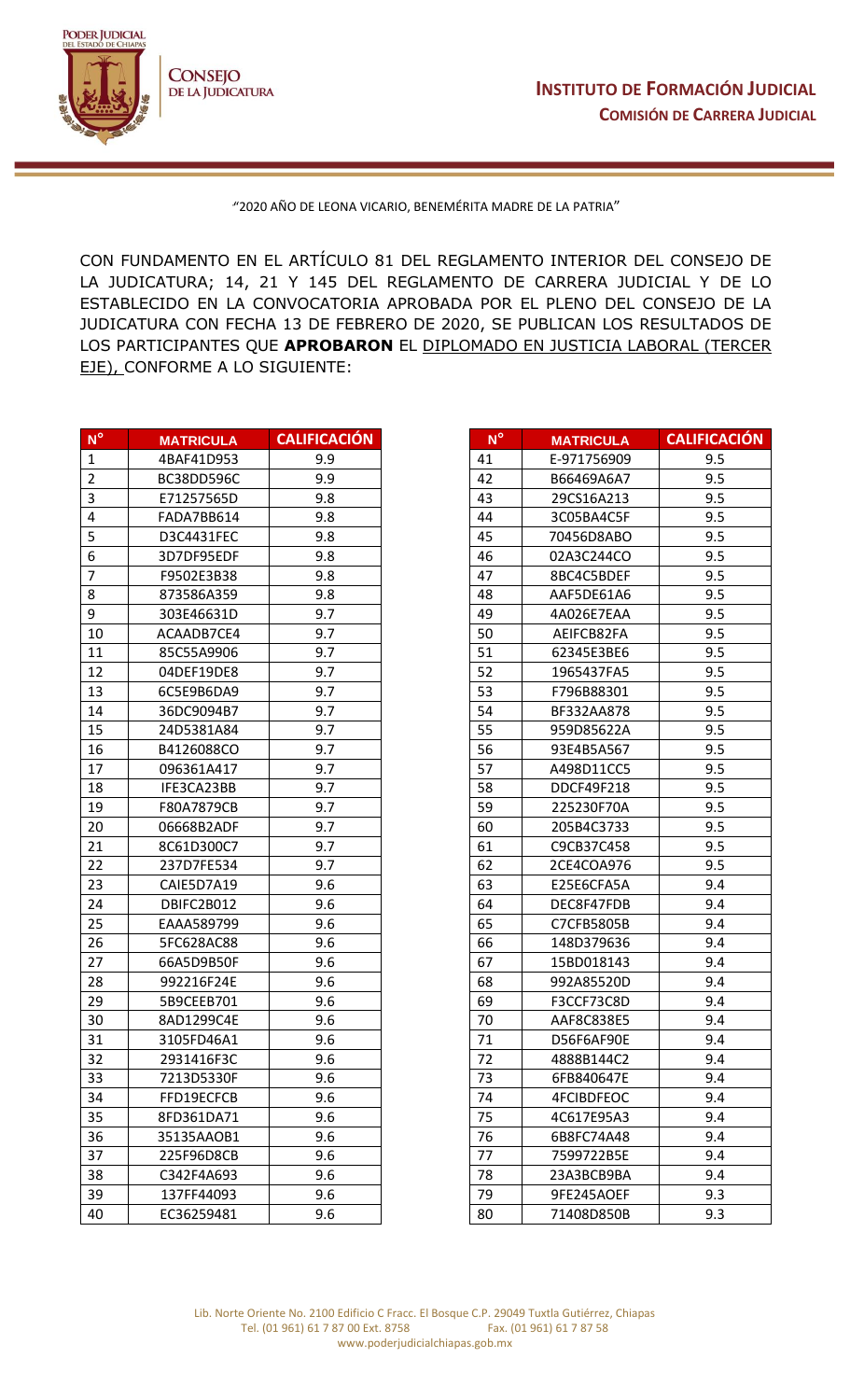J



## ""2020 AÑO DE LEONA VICARIO, BENEMÉRITA MADRE DE LA PATRIA"

| N°  | <b>MATRICULA</b> | <b>CALIFICACION</b> | N°  | <b>MATRICULA</b>  | <b>CALIFICA</b> |
|-----|------------------|---------------------|-----|-------------------|-----------------|
| 81  | E73D63AE62       | 9.3                 | 121 | OOD6DB0748        | 9.0             |
| 82  | FCAA9CCEDD       | 9.3                 | 122 | 7D9F17D97D        | 9.0             |
| 83  | 22338B878D       | 9.3                 | 123 | B6401184FF        | 9.0             |
| 84  | 27269EB8B4       | 9.3                 | 124 | 64F2FACE63        | 9.0             |
| 85  | C1028CB779       | 9.3                 | 125 | E9D04DBFEF        | 8.9             |
| 86  | E64DB80489       | 9.3                 | 126 | 8B995FD4D9        | 8.9             |
| 87  | E6CD70DIC2       | 9.3                 | 127 | 06C550A5D1        | 8.9             |
| 88  | 3AOFA27DAF       | 9.3                 | 128 | E9D0F3831B        | 8.9             |
| 89  | 3587B968B7       | 9.3                 | 129 | EA5C2ABAC7        | 8.9             |
| 90  | FEECF378AE       | 9.3                 | 130 | A9879A756D        | 8.9             |
| 91  | FCOAFF66E1       | 9.3                 | 131 | FOE6286EB3        | 8.9             |
| 92  | E849C960D3       | 9.3                 | 132 | 3461E8D415        | 8.9             |
| 93  | FDE43055AO       | 9.3                 | 133 | 4440FD3345        | 8.9             |
| 94  | 4EA62FOODO       | 9.2                 | 134 | 761622B6B8        | 8.9             |
| 95  | B423140E01       | 9.2                 | 135 | A36741E02D        | 8.9             |
| 96  | OICOE99DIB       | 9.2                 | 136 | CE001302C1        | 8.9             |
| 97  | 77AFBDDEFO       | 9.2                 | 137 | 29A89621E6        | 8.8             |
| 98  | 57ECCBF02E       | 9.2                 | 138 | 03AOCE9E02        | 9.5             |
| 99  | CCA99C42A4       | 9.2                 | 139 | CC4C04168C        | 8.8             |
| 100 | 5771341198       | 9.2                 | 140 | 6CEFBOOE2E        | 8.8             |
| 101 | A8C9C3A898       | 9.1                 | 141 | F643E5D72B        | 8.8             |
| 102 | 967747758        | 9.1                 | 142 | 93FFBD92AD        | 8.8             |
| 103 | 79149A88FO       | 9.1                 | 143 | 7BCC7BOE47        | 8.8             |
| 104 | 92BBF07C2A       | 9.1                 | 144 | 6B296FDF39        | 8.8             |
| 105 | BD56FB76B4       | 9.1                 | 145 | 95E44A032E        | 8.7             |
| 106 | 9D79985C48       | 9.1                 | 146 | 6ED8C29E6C        | 8.7             |
| 107 | 37C78DB35E       | 9.1                 | 147 | ABEIB3F510        | 8.7             |
| 108 | ACB5B95EC2       | 9.1                 | 148 | 37DA48B487        | 8.7             |
| 109 | 8AOOC627D7       | 9.1                 | 149 | B9730AB4C6        | 8.7             |
| 110 | 600628E2E7       | 9.1                 | 150 | <b>DADEOEOSEE</b> | 8.7             |
| 111 | A68409D27B       | 9.1                 | 151 | B169AIDD15        | 8.6             |
| 112 | ED2C9855D9       | 9.1                 | 152 | 870060257         | 8.6             |
| 113 | D613A16A8E       | 9.1                 | 153 | 06FA7B7FB9        | 8.6             |
| 114 | DE977AA947       | 9.0                 | 154 | OIOBF17704        | 8.5             |
| 115 | OB28BFJE92       | 9.0                 | 155 | DIA6DCAB17        | 8.5             |
| 116 | F4443BECDA       | 9.0                 | 156 | CIA218FEC9        | 8.5             |
| 117 | 597C499363       | 9.0                 | 157 | B82778F3AF        | 8.5             |
| 118 | BCDD9FE73E       | 9.0                 | 158 | 37809190F5        | 8.5             |
| 119 | 43338AOEC2       | 9.0                 | 159 | D14C16B3AO        | 8.5             |
| 120 | 2B7B2EAB02       | 9.0                 | 160 | AE17080733        | 8.5             |
|     |                  |                     |     |                   |                 |

| $N^{\circ}$ | <b>MATRICULA</b> | <b>CALIFICACIÓN</b> | $N^{\circ}$ | <b>MATRICULA</b>  | <b>CALIFICACIÓN</b> |
|-------------|------------------|---------------------|-------------|-------------------|---------------------|
| 81          | E73D63AE62       | 9.3                 | 121         | OOD6DB0748        | 9.0                 |
| 82          | FCAA9CCEDD       | 9.3                 | 122         | 7D9F17D97D        | 9.0                 |
| 83          | 22338B878D       | 9.3                 | 123         | B6401184FF        | 9.0                 |
| 84          | 27269EB8B4       | 9.3                 | 124         | 64F2FACE63        | 9.0                 |
| 85          | C1028CB779       | 9.3                 | 125         | E9D04DBFEF        | 8.9                 |
| 86          | E64DB80489       | 9.3                 | 126         | 8B995FD4D9        | 8.9                 |
| 87          | E6CD70DIC2       | 9.3                 | 127         | 06C550A5D1        | 8.9                 |
| 88          | 3AOFA27DAF       | 9.3                 | 128         | E9D0F3831B        | 8.9                 |
| 89          | 3587B968B7       | 9.3                 | 129         | EA5C2ABAC7        | 8.9                 |
| 90          | FEECF378AE       | 9.3                 | 130         | A9879A756D        | 8.9                 |
| 91          | FCOAFF66E1       | 9.3                 | 131         | FOE6286EB3        | 8.9                 |
| 92          | E849C960D3       | 9.3                 | 132         | 3461E8D415        | 8.9                 |
| 93          | FDE43055AO       | 9.3                 | 133         | 4440FD3345        | 8.9                 |
| 94          | 4EA62FOODO       | 9.2                 | 134         | 761622B6B8        | 8.9                 |
| 95          | B423140E01       | 9.2                 | 135         | A36741E02D        | 8.9                 |
| 96          | OICOE99DIB       | 9.2                 | 136         | CE001302C1        | 8.9                 |
| 97          | 77AFBDDEFO       | 9.2                 | 137         | 29A89621E6        | 8.8                 |
| 98          | 57ECCBF02E       | 9.2                 | 138         | 03AOCE9E02        | 9.5                 |
| 99          | CCA99C42A4       | 9.2                 | 139         | CC4C04168C        | 8.8                 |
| 100         | 5771341198       | 9.2                 | 140         | 6CEFBOOE2E        | 8.8                 |
| 101         | A8C9C3A898       | 9.1                 | 141         | F643E5D72B        | 8.8                 |
| 102         | 967747758        | 9.1                 | 142         | 93FFBD92AD        | 8.8                 |
| 103         | 79149A88FO       | 9.1                 | 143         | 7BCC7BOE47        | 8.8                 |
| 104         | 92BBF07C2A       | 9.1                 | 144         | 6B296FDF39        | 8.8                 |
| 105         | BD56FB76B4       | 9.1                 | 145         | 95E44A032E        | 8.7                 |
| 106         | 9D79985C48       | 9.1                 | 146         | 6ED8C29E6C        | 8.7                 |
| 107         | 37C78DB35E       | 9.1                 | 147         | ABEIB3F510        | 8.7                 |
| 108         | ACB5B95EC2       | 9.1                 | 148         | 37DA48B487        | 8.7                 |
| 109         | 8AOOC627D7       | 9.1                 | 149         | B9730AB4C6        | 8.7                 |
| 110         | 600628E2E7       | 9.1                 | 150         | <b>DADEOEOSEE</b> | 8.7                 |
| 111         | A68409D27B       | 9.1                 | 151         | B169AIDD15        | 8.6                 |
| 112         | ED2C9855D9       | 9.1                 | 152         | 870060257         | 8.6                 |
| 113         | D613A16A8E       | 9.1                 | 153         | 06FA7B7FB9        | 8.6                 |
| 114         | DE977AA947       | 9.0                 | 154         | OIOBF17704        | 8.5                 |
| 115         | 0B28BFJE92       | 9.0                 | 155         | DIA6DCAB17        | 8.5                 |
| 116         | F4443BECDA       | 9.0                 | 156         | CIA218FEC9        | 8.5                 |
| 117         | 597C499363       | 9.0                 | 157         | B82778F3AF        | 8.5                 |
| 118         | BCDD9FE73E       | 9.0                 | 158         | 37809190F5        | 8.5                 |
| 119         | 43338AOEC2       | 9.0                 | 159         | D14C16B3AO        | 8.5                 |
| 120         | 2B7B2EAB02       | 9.0                 | 160         | AE17080733        | 8.5                 |